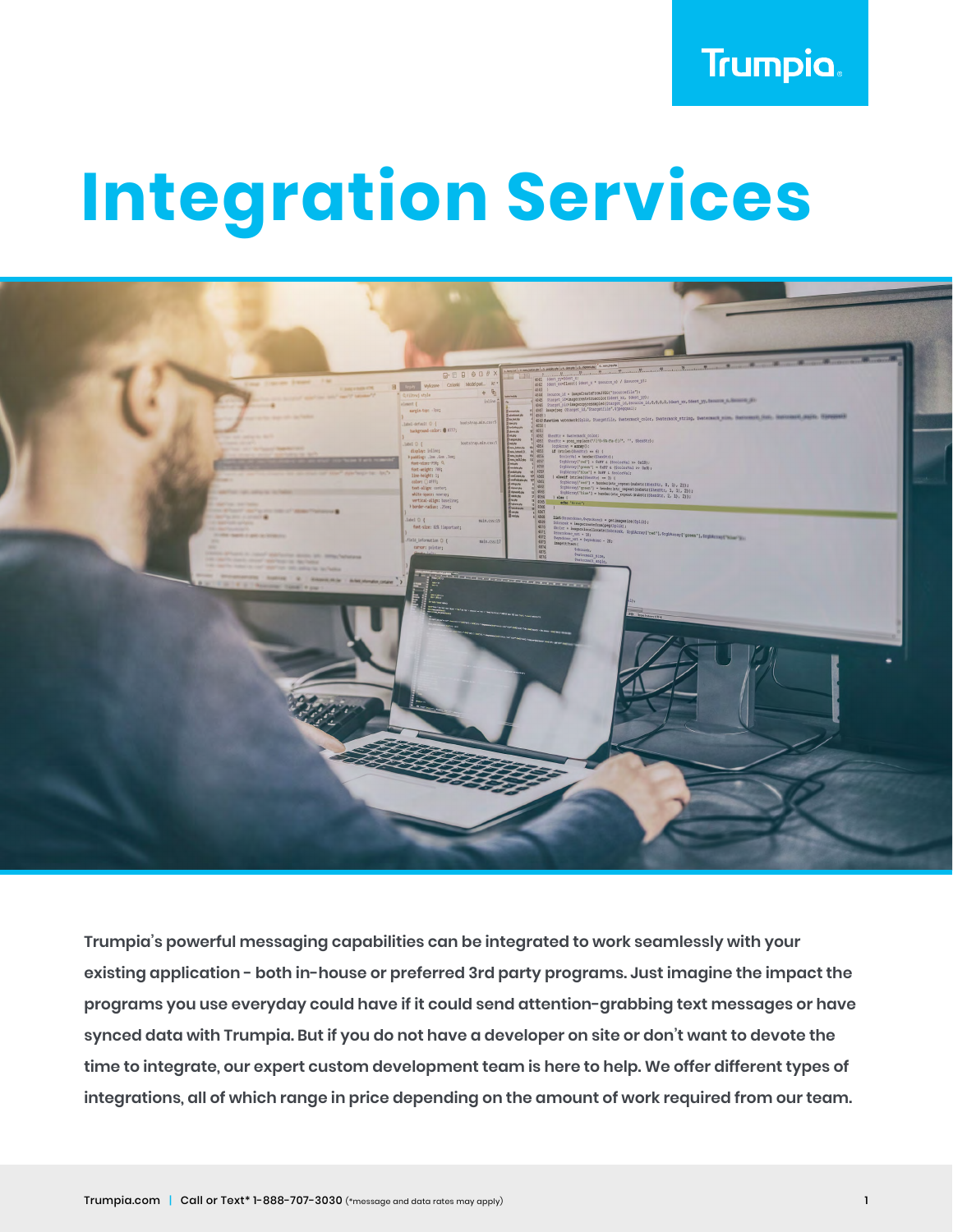

# **BASIC INTEGRATIONS**

Our entry-level integration offers the ability to integrate with thousands of the most popular software today, many of which you already use. In essence, you can make it so that whenever a certain action occurs in one software, it automatically sets off a trigger to enact a subsequent action in another software.

#### **Here are just 9 examples out of over 2,000 applications:**

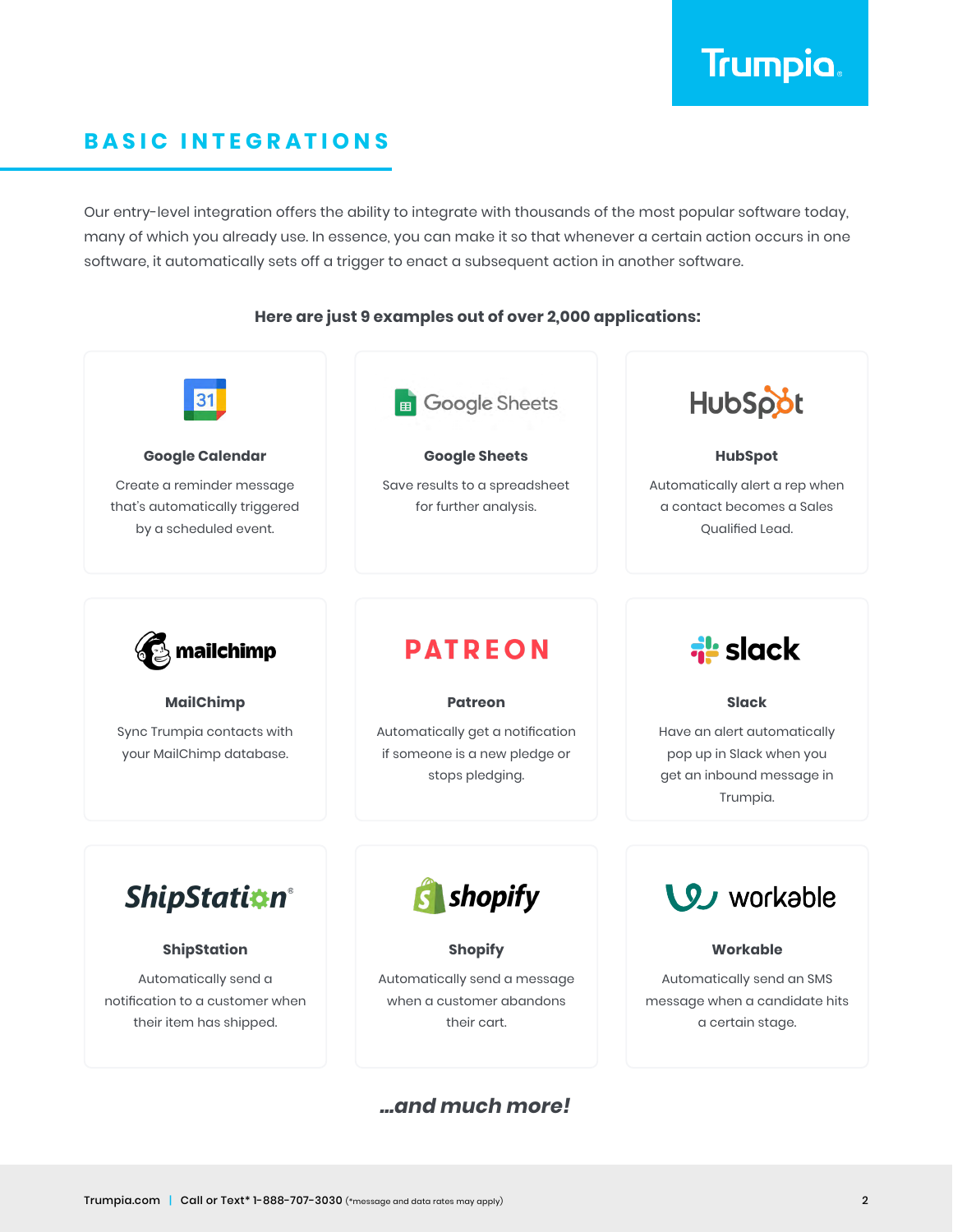

# **ADVANCED REPORTS**

Trumpia already includes many metrics in our reports feature, so you can get a snapshot of how your campaigns are performing. However, if you need certain custom reports that are not otherwise provided, we can extract that data and deliver it to you via FTP, Google Drive or Dropbox, or an Email w/ attached CSV.



# **LOCATION FINDER**

This integration allows your contacts to find their closest location of your organization by simply texting a mobile keyword.



*\*Note: Google Geolocation Integration requires additional API passthrough costs charged by Google.*